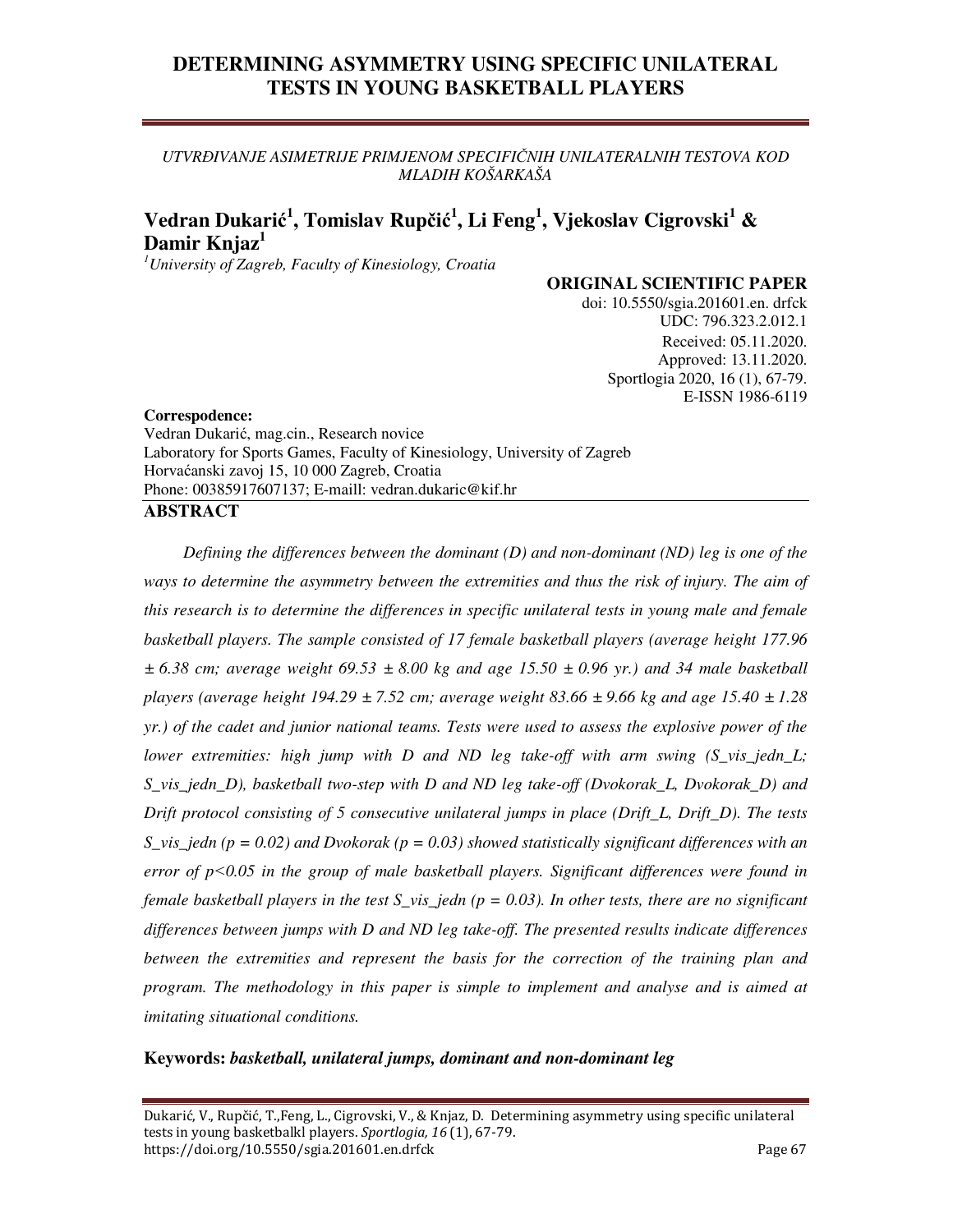### **INTRODUCTION**

Basketball is a sport dominated by different types of jumps and landings. These structures are performed with maximum intensity and exhibit large forces in the joint systems (Kozinc et al., 2020). Therefore, it is necessary to focus on the characteristics of these activities, i.e., defining motor skills and knowledge. Determining the difference between a dominant (D) and a non-dominant (ND) leg is one way of defining asymmetry and the risk of injury. Jumps are a simple activity to assess power of the extremities. Also, these differences can be observed through some landing parameters after horizontal and vertical jumps (Edwards et al., 2012). Basic basketball tests of explosive power, agility and speed are regularly used to determine the level of motor skills (Ostojic, Mazic & Dikic, 2006; Wen et al., 2018). For a better understanding and exploitation of athletes' potential, it is necessary to focus on tests that imitate specific situations in the game with their characteristics and structures. Specific elements can provide better insights into the level of ability and parameters that are implemented in less controlled conditions. In the basketball game, the structures of movement in which

the take-off with one leg (unilateral jump) dominates play a significant role. Unilateral jumps are highly associated with the ability to quickly change direction and the development of one ability can affect another and vice versa (Thomas et al., 2018; Maloney at al., 2017; Maloney et al., 2019). Rodriguez-Rosell et al. (2017) found a large association between two-leg jump from place (Abalakov jump) and unilateral jumps with a run-up from one (corr. 0.80-0.96) and two steps (corr. 0.88- 0.98). Also, Sugiyama et al. (2014) found significant differences between the D and ND leg in the maximum horizontal jump with a run-up in senior basketball players. By applying specific tests, the movement structure is much more similar to situational conditions and can provide better data on the athletes' abilities and knowledge. Reduced physical abilities and large differences in jump height are indicators of increased risk of injury in young athletes in team sports (Fort-Vanmeerhaeghe et al., 2020). Shiltz et al. (2009) state that basketball players who have previously had one of the knee injuries retain an asymmetry ratio greater than 10% for all measured isokinetic variables and more than 15% of the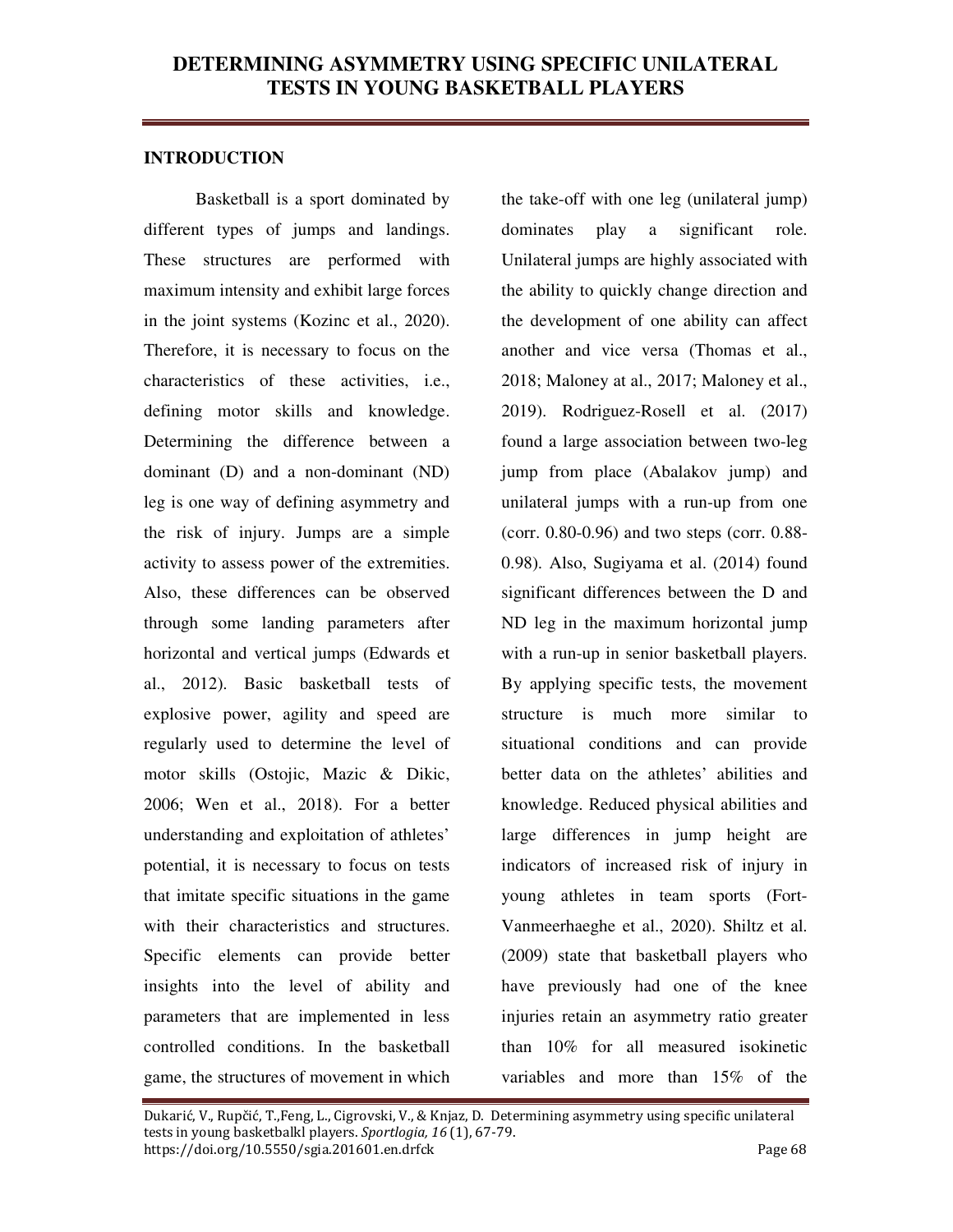difference variables to assess unilateral functionality. These findings indicate the great importance of diagnosing the condition and determining the asymmetry between the extremities in order to timely influence the correction of motor skills and knowledge. By observing several types of unilateral jumps, it is possible to get an

exact understanding of the shortcomings in the level of power of the lower extremities. The aim of this study is to determine the differences in specific tests between dominant (D) and non-dominant (ND) leg jumps in young male and female basketball players.

### **METHODS**

#### **Subjects**

The sample consisted of 17 female basketball players (average height 177.96  $\pm$  6.38 cm; average weight 69.53  $\pm$  8.00 kg and age  $15.50 \pm 0.96$  yr.) and 34 male basketball players (average height 194.29  $\pm$  7.52 cm; average weight 83.66  $\pm$  9.66 kg

and age  $15.40 \pm 1.28$  yr.) of the cadet and junior national teams. All subjects were in good health status at the time of testing. The dominant, that is the take-off, leg of all subjects was the left one.

#### **Procedure**

Measurements were conducted in a basketball court during the preparation period of the national teams. Prior to the start of the measurement, the subjects were introduced to the measurement protocol and performed a standardized warm-up consisting of running, track-and-field drills, dynamic stretching, and imitating of the elements performed in the testing. Tests were used in the study to assess the explosive power of the lower extremities: high jump with left and right leg take-off with arm swing  $(S_i \text{ is } i \text{ edn } L;$ S\_vis\_jedn\_D), basketball two-step with left and right leg take-off (Dvokorak\_L, Dvokorak\_D) and Drift protocol of 5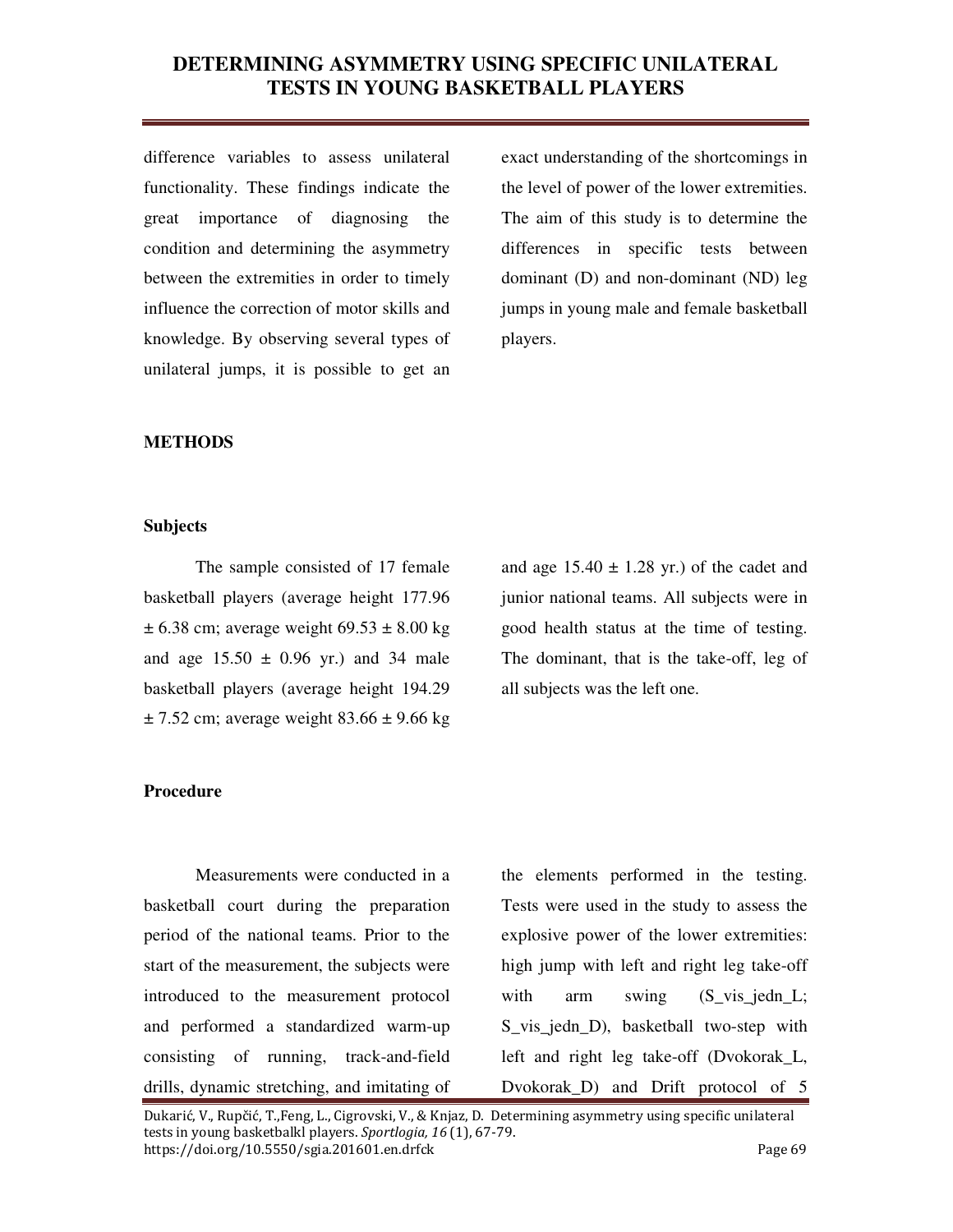consecutive unilateral jumps in place (Drift\_L, Drift\_D). The subjects were instructed to perform the test with maximum intensity in order to achieve the highest possible jump height. The tests were repeated 3 times and the best result was used for further analysis. The jump height in the tests was measured with an optical measuring instrument Optojump, Microgate (Glatthorn et al., 2011). Test description: *S\_vis\_jedn* - The initial position of the subject when performing unilateral jumps from the steps is outside the measuring space. At the examiner's signal, the subject performs one step from

the place and a vertical take-off with a stepping leg inside the measuring space. The other leg serves as a swing. During the jump, a swing of the arms and a twolegged landing are used.; *Two-step* - the subject performs two steps from the place and in the second step he turns horizontally into a vertical movement with the help of the movement of the swinging leg and the swing of the arms; *Drift protocol* - 5 consecutive unilateral jumps are performed using the swing of the arms and swinging leg in order to achieve the maximum height of the jump and maintain an equilibrium position.

### **Statistical analysis**

The measured results were analysed by the statistical program STATISTICA v13.5. Basic descriptive indicators (Min, Max, Mean, St.dev) were determined for all measured variables. A t-test for

independent samples was used to determine the differences between the jump height with the D and ND leg takeoff. The results were considered statistically significant at  $p \le 0.05$ .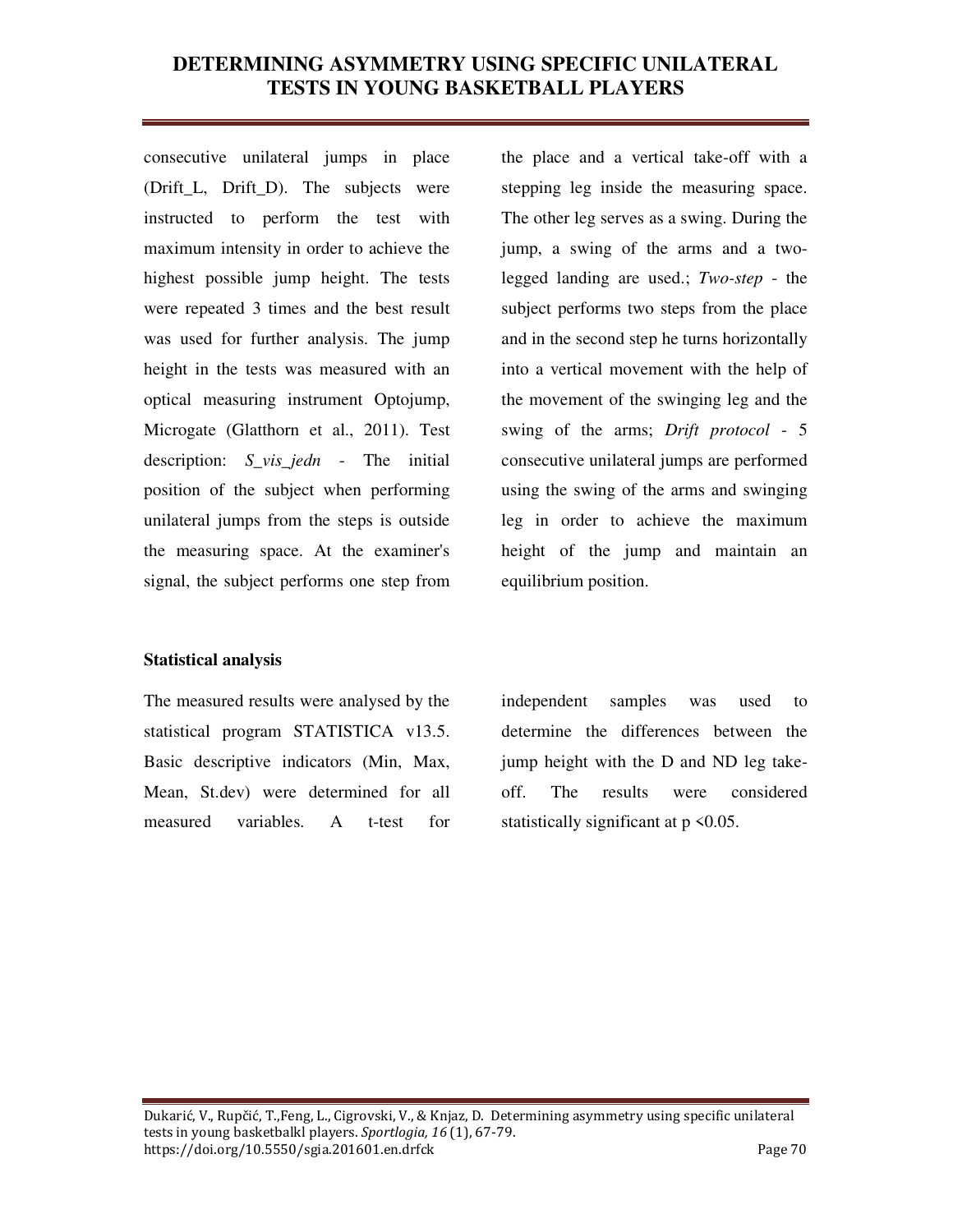## **RESULTS**

| <b>Variables</b> | G      | <b>Mean</b> | Min   | <b>Max</b> | SD   |
|------------------|--------|-------------|-------|------------|------|
| S_vis_jedn_L     | Male   | 41.61       | 31.60 | 51.50      | 5.04 |
|                  | Female | 31.09       | 23.40 | 39.00      | 4.33 |
| S_vis_jedn_D     | Male   | 38.63       | 29.40 | 51.00      | 4.89 |
|                  | Female | 28.16       | 21.50 | 33.50      | 3.34 |
| Dvokorak_L       | Male   | 46.56       | 35.90 | 59.90      | 5.70 |
|                  | Female | 35.51       | 27.70 | 43.40      | 4.37 |
| Dvokorak_D       | Male   | 43.39       | 34.60 | 57.70      | 6.11 |
|                  | Female | 33.18       | 25.40 | 39.00      | 4.15 |
| Drift_L          | Male   | 21.69       | 16.00 | 30.70      | 3.43 |
|                  | Female | 16.01       | 11.60 | 21.70      | 2.74 |
| Drift_D          | Male   | 20.93       | 14.80 | 27.40      | 3.29 |
|                  | Female | 15.16       | 10.40 | 20.00      | 2.77 |

**Table 1.** *Descriptive indicators of the observed variables in specific jumps*

**Legend:** G - gender; Mean – arithmetic mean; SD - standard deviation; Min - minimum value; Max - maximum value; S\_vis\_jedn\_L - jump from a step with the left leg take-off; S\_vis\_jedn\_D - jump from a step with the right leg take-off; Dvokorak D - jump with a horizontal run-up of two steps and the right leg take-off; Two-step L jump with a horizontal run-up of two steps and the left leg take-off, Drift\_L - consecutive jumps in place with the left leg take-off with; Drift\_D - consecutive jumps in place with the right leg take-off

Table 1 shows the basic descriptive indicators of unilateral jumps. Average, minimum, and maximum values are higher in the male basketball players. The highest value of the jump was achieved in the test Dvokorak\_L (59.90 cm). The lowest result of a unilateral jump was achieved in the Drift\_L test (10.40 cm). The average values of the jumps in all tests were higher when the test was performed with the D leg take-off. The results in the two-step tests show the highest values compared to other tests performed. Also, in this test, the largest deviations of the results (5.70 cm) were found. The parameters of male basketball players in all tests deviated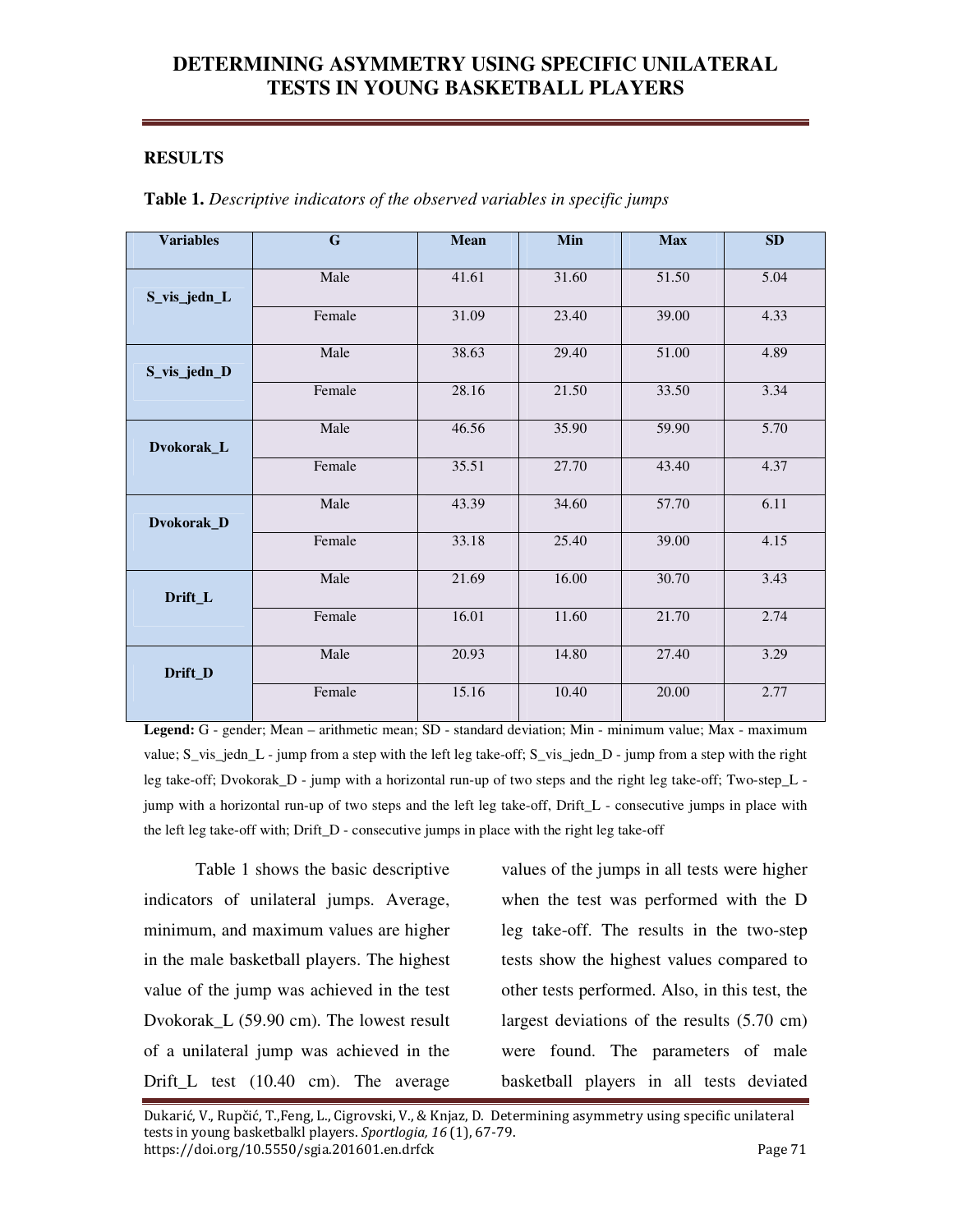more in relation to the female basketball players. There is a noticeable difference in the average jump height between the male and female group.

| <b>Variables</b> |    |      | <b>F-ratio</b> |         | difference |
|------------------|----|------|----------------|---------|------------|
| S_vis_jedn_L/D   | 34 | 2.47 | 1.06           | $0.02*$ | 2.98       |
| Dvokorak_L/D     | 34 | 2.21 | 1.15           | $0.03*$ | 3.17       |
| Drift_L/D        | 34 | 0.93 | 1.08           | 0.36    | 0.76       |

**Table 2.** *T-test for independent samples – MALE BASKETBALL PLAYERS*

\* marked values are significant with an error  $p<0.05$ .

Table 2, by using the t-test for independent samples, shows the differences in the jump height with the D and ND leg between the observed tests of the male basketball players. The tests  $S_{vis}\$ jedn (p = 0.02) and Dvokorak (p = 0.03) showed statistically significant differences with an error of  $p<0.05$ . In the Drift test, there was no significant difference between the D and ND leg  $(p = 0.36)$ .

**Table 3.** *T-test for independent samples – FEMALE BASKETBALL PLAYERS*

| <b>Variables</b> | N  |      | <b>F</b> -ratio | p-value | difference |
|------------------|----|------|-----------------|---------|------------|
| S_vis_jedn_L/D   | 17 | 2.21 | 1.68            | $0.03*$ | 2.93       |
| Dvokorak_L/D     | 17 | 1.59 | 1.11            | 0.12    | 2.33       |
| Drift_L/D        |    | 0.90 | 1.02            | 0.37    | 0.85       |

\* marked values are significant with an error p˂0.05.

Table 3 shows the differences in the unilateral jumps of the female basketball players. Significant differences were obtained in the test S\_vis\_jedn ( $p = 0.03$ ). In the Dvokorak ( $p =$ 0.12) and Drift ( $p = 0.37$ ) tests, there were no significant differences between the D and ND jumps.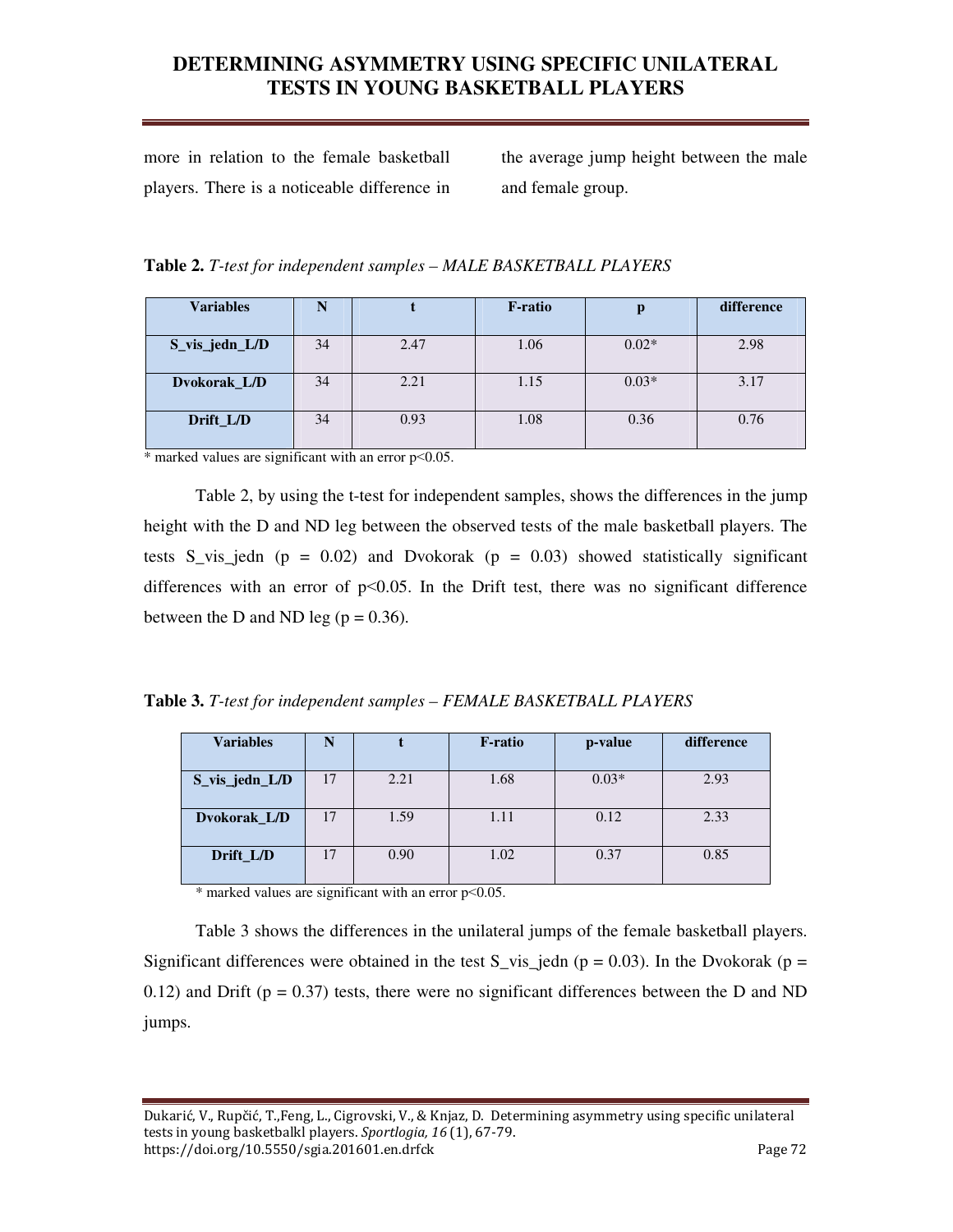### **DISCUSSION**

Fast and explosive basketball elements require highly developed and balanced athletes' abilities. Large differences in the power of muscles and muscle groups can negatively affect performance and risk of injury. The observed sample shows the difference in tests for estimating explosive power by using specific unilateral jumps. A statistically significant difference between the D and ND leg was found in male basketball players in the tests S\_vis one (t  $= 2.47$ ,  $p = 0.02$ ) and Dvokorak (t = 2.21, p  $= 0.03$ ). Pehar et al. (2017) also pointed out the differences in the jump height with the D and ND leg in the two-step test considering the playing position and rank of the competition. Also, in the test S\_vis\_jedn in the group of female basketball players, significant differences were found  $(t = 2.21, p = 0.03)$ . The results of all male basketball players tests show higher values of jumps compared to female basketball players. Although no statistically significant differences were found in the remaining tests, they are present. In the S\_vis\_jedn version, there is a small horizontal speed, and it is necessary to create a large vertical force from the steps. Therefore, a higher level of

power is required to achieve high values. The ratio of the jump height in the S\_vis\_jedn test (2.98 cm and 2.93 cm) indicates asymmetry and a reduced level of take-off ability with the ND leg. The largest difference was observed in male basketball players in the Dvokorak test (3.17 cm). No significant differences were found in the Drift test ( $p = 0.37$  and  $p =$ 0.36). This test requires athletes to perform consecutive jumps with an emphasis on minimizing mediolateral and anteroposterior movement.

The largest difference  $(\% )$  in the jump height was measured in the test Skok\_vis\_jedn (M = 7.2%, F =  $9.4\%$ ). Larger differences in lower extremities asymmetry in female basketball players were also measured when performing different types of landings (Pappas and Carpes, 2012). The authors (Vaisman et al., 2017) suggest that if the difference between the indicators of muscle strength of the lower extremities is less than 15%, it is considered that there is no significant asymmetry between the D and ND leg. Also, Bishop et al. (2018) indicate that differences greater than 10% between the extremities negatively affect ability and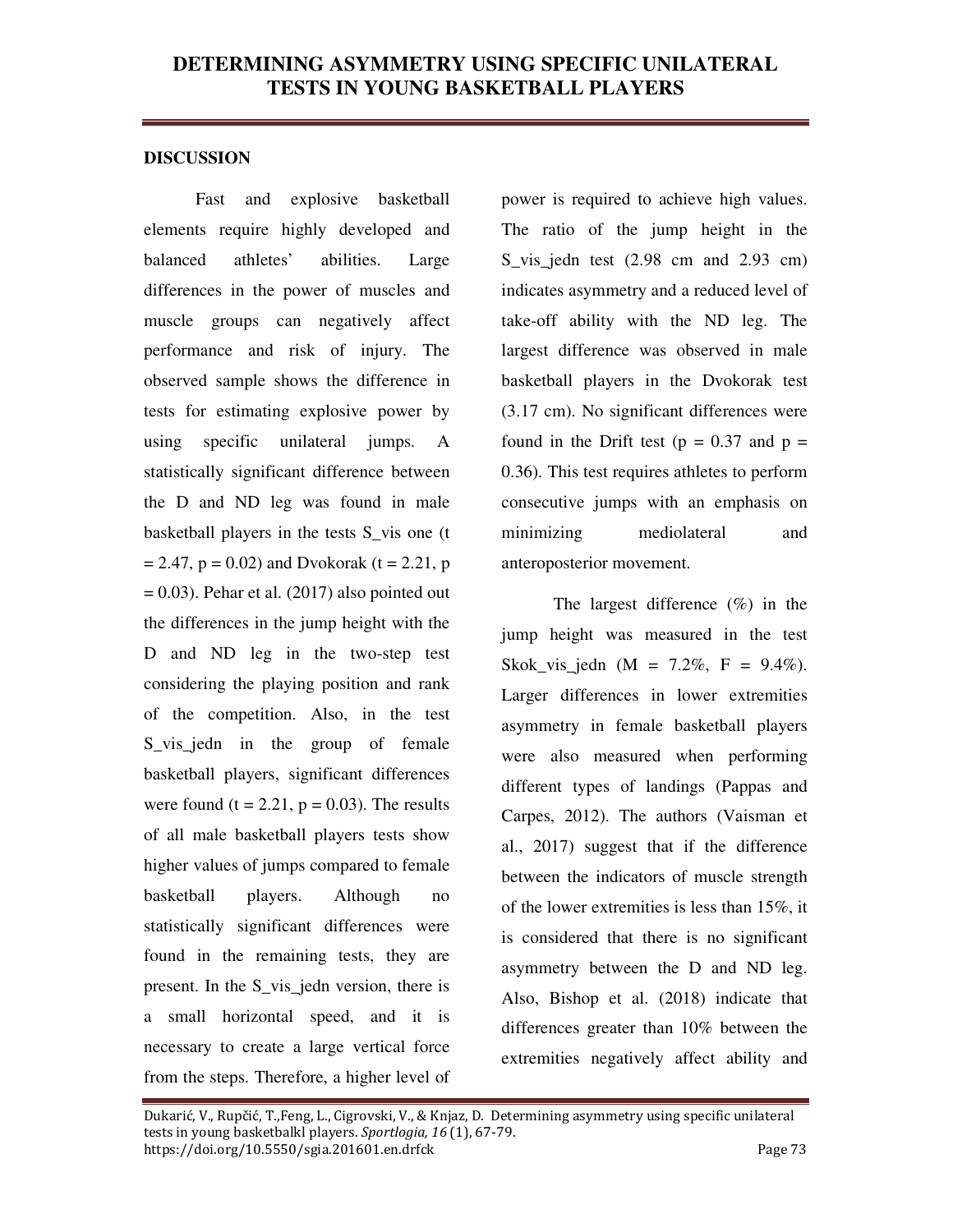performance. The results of two-step with the D leg take-off in female basketball players can be compared with the findings of Keerthi Kumar and Sundar Raj (2016) that observed changes in the jump height of senior female basketball players before and after the program. The values of the jump height are almost equal (35.5 cm vs 35.6 cm), which means that it can be concluded that the observed sample of female basketball players achieves results equal to the senior category of female subjects. Comparing the results with the research of Miura et al. (2010), the presented sample of male basketball players has significantly lower height values in the Dvokorak and S\_vis\_jedn tests.

Long-term training in team sports can develop certain asymmetries between the extremities. Consecutive repetitions of movements with the D leg (unilateral jumps) negatively affect the balance of

muscle strength. Unilateral vertical jumps can cause greater asymmetries between the extremities relative to different horizontal jumps (Fort-Vanmeerhaeghe et al., 2015). Lower ND leg values can also be explained through a low level of coordination and a reduced frequency of repetitions of jumps through the training process. By developing the jump technique through a 6-week training program, it is possible to increase explosive properties and vertical jump (7.5% increase) (Attene et al. 2015). According to Stöckel and Weigelt (2012), the gradual inclusion of different coordination tasks and sport-specific drills for the development of the ND side of the body is crucial to begin in as young a category as possible. Proper use of arm and leg swings directly affects the result, and in addition to the emphasis on equalizing the power of the extremities, attention should be paid to the method of performing jumps and landings.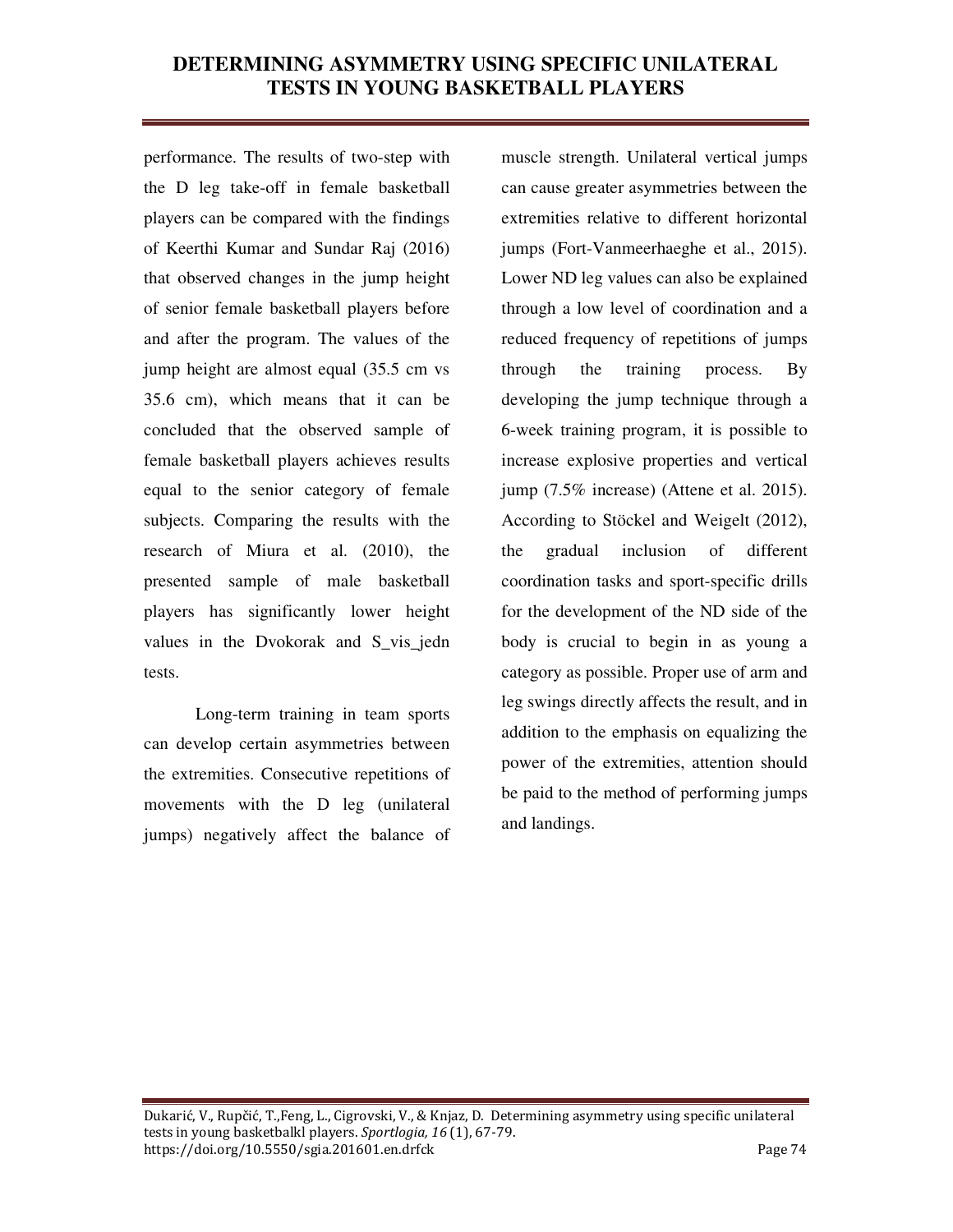## **CONCLUSION**

Basketball is a sport dominated by different types of jumps. Reducing the risk of injury is one of the main reasons for conducting diagnostics of the athletes' condition and identifying their weaknesses. Differences in the jump height with the D and ND leg indicate the existence of strength inequality between muscle groups. The aim of this paper was to define these asymmetries by using unilateral specific tests. Statistically significant differences in the S vis jedn and Dvokorak tests were found in male basketball players. Also, the results of the female basketball players differed significantly in the S\_vis\_jedn test. In all tests, a difference was obtained between jumps with the right and the left leg take-off. The presented results indicate the presence of asymmetry and represent the basis for the correction of the training plan and program. This paper presents a simple methodology for determining asymmetry in abilities by applying tests that mimic situational conditions. The conducted research is focused exclusively on differences in jump height. By observing several jump parameters (contact time, ground reaction force, joint angles), the differences and potential risks in performing the jumps would be more precisely determined. Further research should focus on defining asymmetries between different categories of athletes in order to start with the correction of technique and equalization of abilities as soon as possible.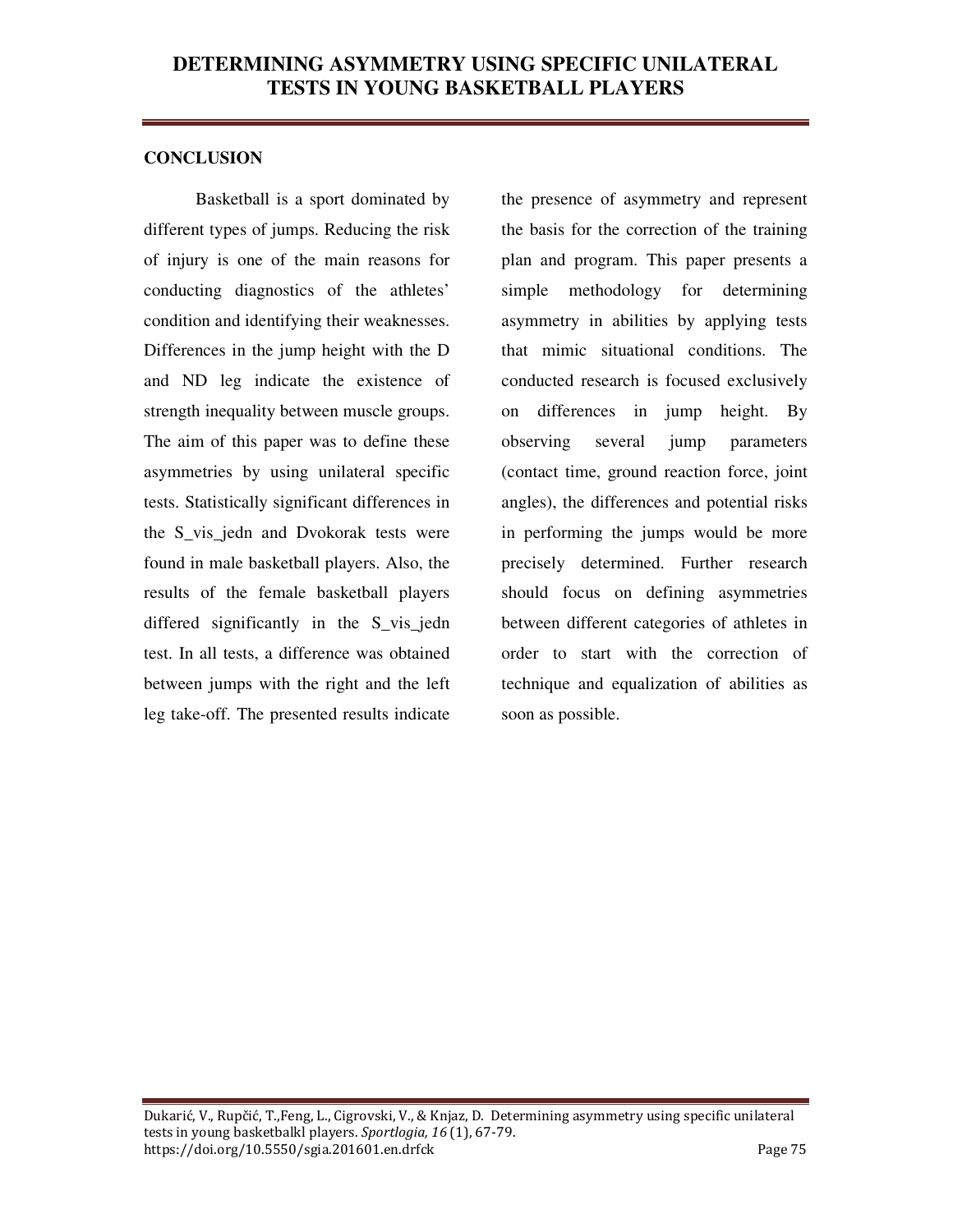### **REFERENCES**

1. Attene, G., Iuliano, E., Di Cagno, A., Calcagno, G., Moalla, W., Aquino, G., & Padulo, J. (2015). Improving neuromuscular performance in young basketball players: plyometric vs. technique training. The Journal of sports medicine and physical fitness, 55(1-2), 1-8.

2. Bishop, C., Read, P., McCubbine, J., & Turner, A. (2018). Vertical and Horizontal Asymmetries are Related to Slower Sprinting and Jump Performance in Elite Youth Female Soccer Players. Journal of strength and conditioning research, Advance online publication. https://doi.org/10.1519/JSC.0000000000002544 PMid:29489719

3. Edwards, S., Steele, J. R., Cook, J. L., Purdam, C. R., & McGhee, D. E. (2012). Lower limb movement symmetry cannot be assumed when investigating the stop-jump landing. Medicine and science in sports and exercise, 44(6), 1123-1130. https://doi.org/10.1249/MSS.0b013e31824299c3 PMid:22595986

4. Fort-Vanmeerhaeghe, A., Montalvo, A. M., Sitjà-Rabert, M., Kiefer, A. W., & Myer, G. D. (2015). Neuromuscular asymmetries in the lower limbs of elite female youth basketball players and the application of the skillful limb model of comparison. Physical therapy in sport : official journal of the Association of Chartered Physiotherapists in Sports Medicine, 16(4), 317-323. https://doi.org/10.1016/j.ptsp.2015.01.003 PMid:26093377

5. Fort-Vanmeerhaeghe, A., Milà-Villarroel, R., Pujol-Marzo, M., Arboix-Alió, J., & Bishop, C. (2020). Higher Vertical Jumping Asymmetries and Lower Physical Performance are Indicators of Increased Injury Incidence in Youth Team-Sport Athletes. Journal of strength and conditioning research. Advance online publication. https://doi.org/10.1519/JSC.0000000000003828

6. Glatthorn, J. F., Gouge, S., Nussbaumer, S., Stauffacher, S., Impellizeri, F. M., Maffiuletti, N. A. (2011). Validity and reliability of optojump photoelectric cells for estimating vertical jump height. Journal of Strength Conditioning Research, 25 (2), 556-560. https://doi.org/10.1519/JSC.0b013e3181ccb18d PMid:20647944

7. Keerthi Kumar, M., Sundar Raj, U. R. S. (2016). Effect of plyometric and weight training programs on vertical jump in female basketball players. International Journal of Physical Education, Sports and Health; 3(3): 25-27.

8. Kozinc, Ž., Marković, G., Hadžić, V., & Šarabon, N. (2020). Relationship between force-velocitypower profiles and inter-limb asymmetries obtained during unilateral vertical jumping and singe-joint isokinetic tasks. Journal of sports sciences, 1-11. Advance online publication. https://doi.org/10.1080/02640414.2020.1816271 PMid:32896221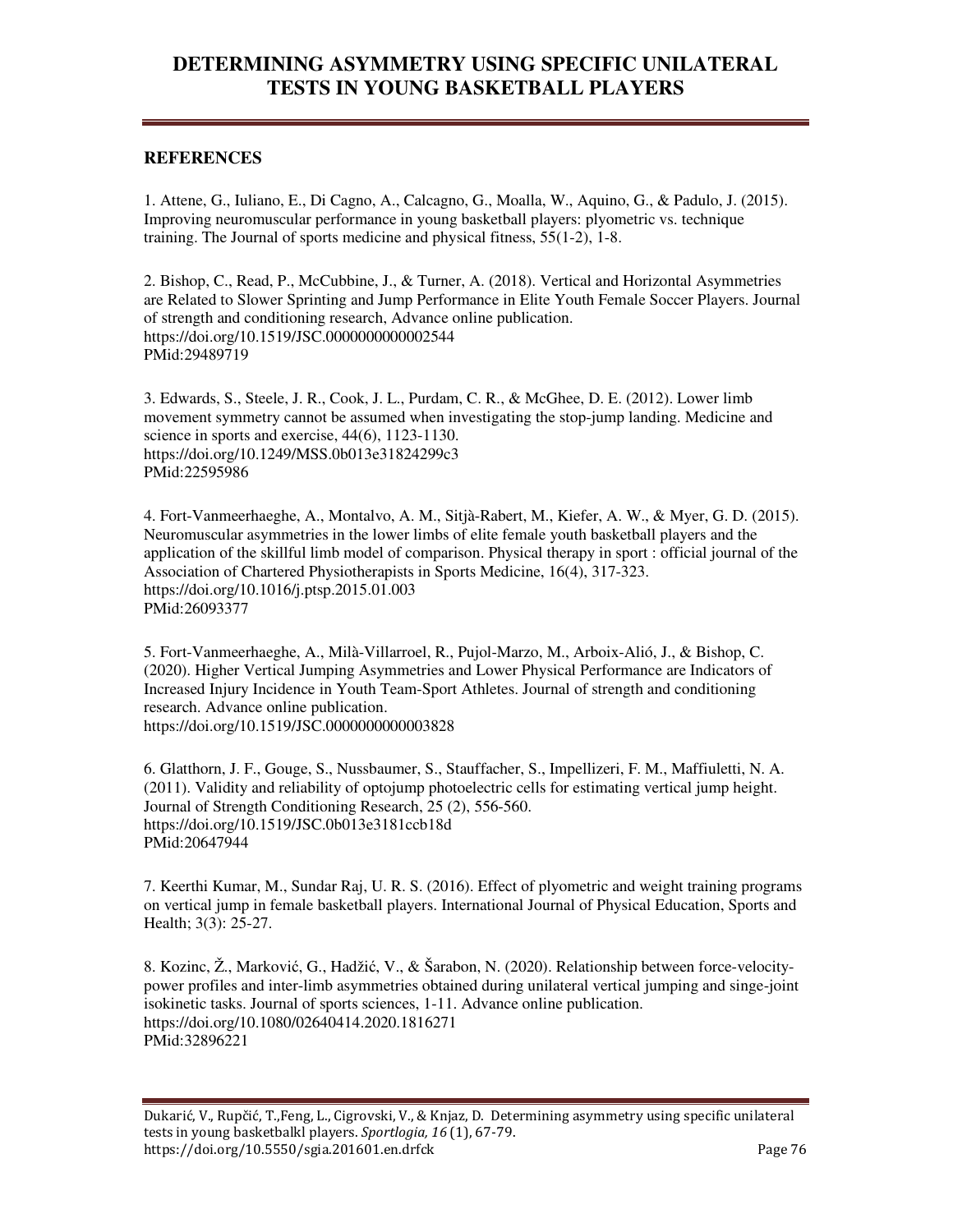9. Maloney, S. J., Richards, J., Nixon, D. G., Harvey, L. J., & Fletcher, I. M. (2017). Do stiffness and asymmetries predict change of direction performance?. Journal of sports sciences, 35(6), 547-556.

10. Maloney, S. J., Richards, J., Jelly, L., & Fletcher, I. M. (2019). Unilateral Stiffness Interventions Augment Vertical Stiffness and Change of Direction Speed. Journal of strength and conditioning research, 33(2), 372-379. https://doi.org/10.1519/JSC.0000000000002006 PMid:30689617

11. Miura, K., Yamamoto, M., Tamaki, H., & Zushi, K. (2010). Determinants of the abilities to jump higher and shorten the contact time in a running 1-legged vertical jump in basketball. Journal of strength and conditioning research, 24(1), 201-206. https://doi.org/10.1519/JSC.0b013e3181bd4c3e PMid:19996782

12. Ostojic, S. M., Mazic, S., & Dikic, N. (2006). Profiling in basketball: physical and physiological characteristics of elite players. Journal of strength and conditioning research, 20(4), 740-744. https://doi.org/10.1519/R-15944.1 https://doi.org/10.1519/00124278-200611000-00003 PMid:17149984

13. Pappas, E., & Carpes, F. P. (2012). Lower extremity kinematic asymmetry in male and female athletes performing jump-landing tasks. Journal of science and medicine in sport, 15(1), 87-92. https://doi.org/10.1016/j.jsams.2011.07.008 PMid:21925949

14. Pehar, M., Sekulic, D., Sisic, N., Spasic, M., Uljevic, O., Krolo, A., Milanovic, Z., & Sattler, T. (2017). Evaluation of different jumping tests in defining position-specific and performance-level differences in high level basketball players. Biology of sport, 34(3), 263-272. https://doi.org/10.5114/biolsport.2017.67122 PMid:29158620 PMCid:PMC5676323

15. Rodríguez-Rosell, D., Mora-Custodio, R., Franco-Márquez, F., Yáñez-García, J. M., & González-Badillo, J. J. (2017). Traditional vs. Sport-Specific Vertical Jump Tests: Reliability, Validity, and Relationship With the Legs Strength and Sprint Performance in Adult and Teen Soccer and Basketball Players. Journal of strength and conditioning research, 31(1), 196-206. https://doi.org/10.1519/JSC.0000000000001476 PMid:27172267

16. Schiltz, M., Lehance, C., Maquet, D., Bury, T., Crielaard, J. M., & Croisier, J. L. (2009). Explosive strength imbalances in professional basketball players. Journal of athletic training, 44(1), 39-47. https://doi.org/10.4085/1062-6050-44.1.39 PMid:19180217 PMCid:PMC2629038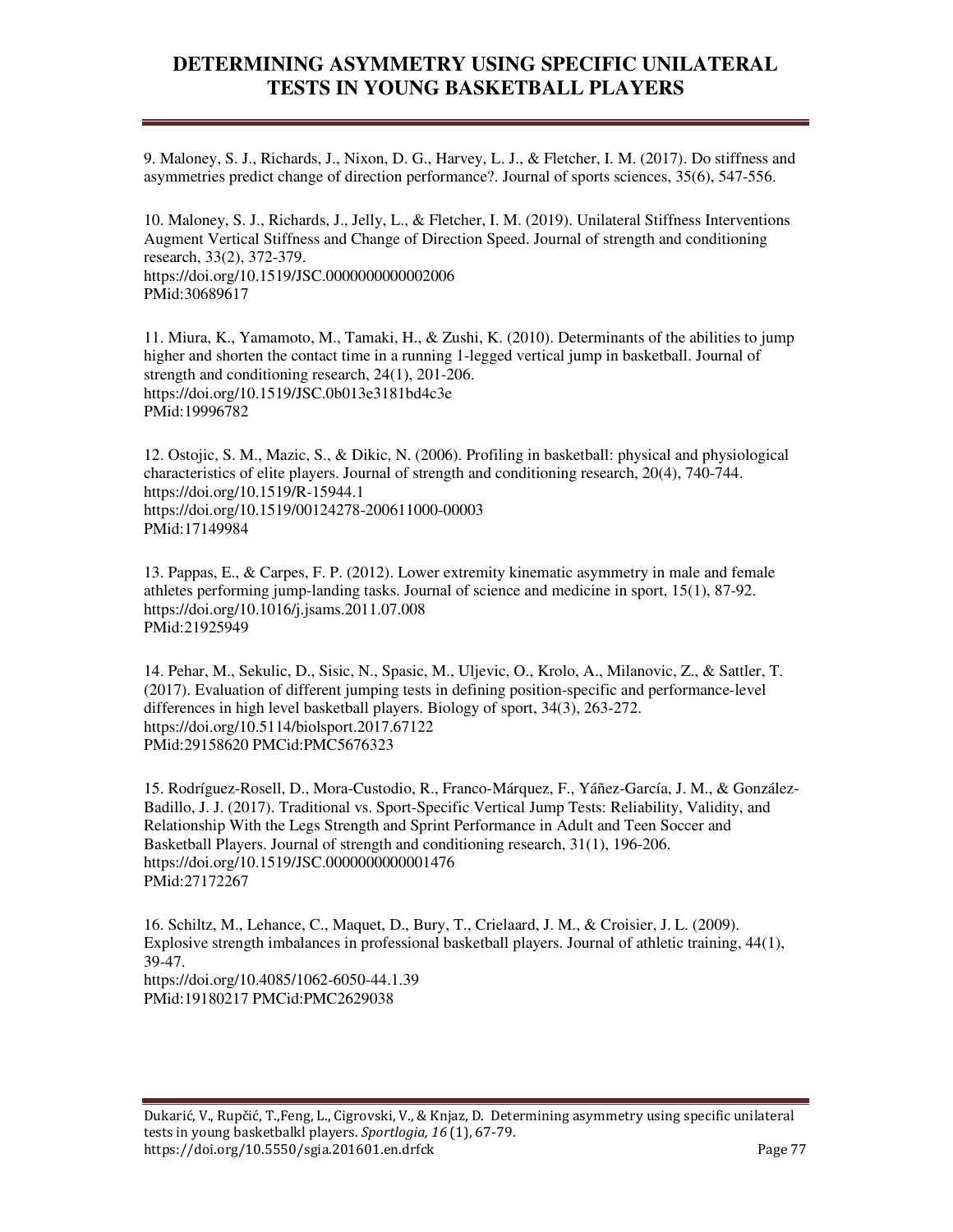17. Stöckel, T., & Weigelt, M. (2012). Brain lateralisation and motor learning: Selective effects of dominant and non-dominant hand practice on the early acquisition of throwing skills. Laterality: Asymmetries of Body, Brain and Cognition, 17(1), 18-37. https://doi.org/10.1080/1357650X.2010.524222 PMid:21500083

18. Sugiyama, T., Kameda, M., Kageyama, M., Kiba, K., Kanehisa, H., & Maeda, A. (2014). Asymmetry between the Dominant and Non-Dominant Legs in the Kinematics of the Lower Extremities during a Running Single Leg Jump in Collegiate Basketball Players. Journal of sports science & medicine, 13(4), 951-957.

19. Thomas, C., Dos'Santos, T., Comfort, P., & Jones, P. A. (2018). Relationships between Unilateral Muscle Strength Qualities and Change of Direction in Adolescent Team-Sport Athletes. Sports (Basel, Switzerland), 6(3), 83. https://doi.org/10.3390/sports6030083 PMid:30127300 PMCid:PMC6162690

20. Vaisman, A., Guiloff, R., Rojas, J., Delgado, I., Figueroa, D., & Calvo, R. (2017). Lower Limb Symmetry: Comparison of Muscular Power Between Dominant and Nondominant Legs in Healthy Young Adults Associated With Single-Leg-Dominant Sports. Orthopaedic journal of sports medicine, 5(12). https://doi.org/10.1177/2325967117744240

PMid:29318166 PMCid:PMC5753919

21. Wen, N., Dalbo, V. J., Burgos, B., Pyne, D. B., & Scanlan, A. T. (2018). Power Testing in Basketball: Current Practice and Future Recommendations. Journal of strength and conditioning research, 32(9), 2677-2691. https://doi.org/10.1519/JSC.0000000000002459 PMid:29401204